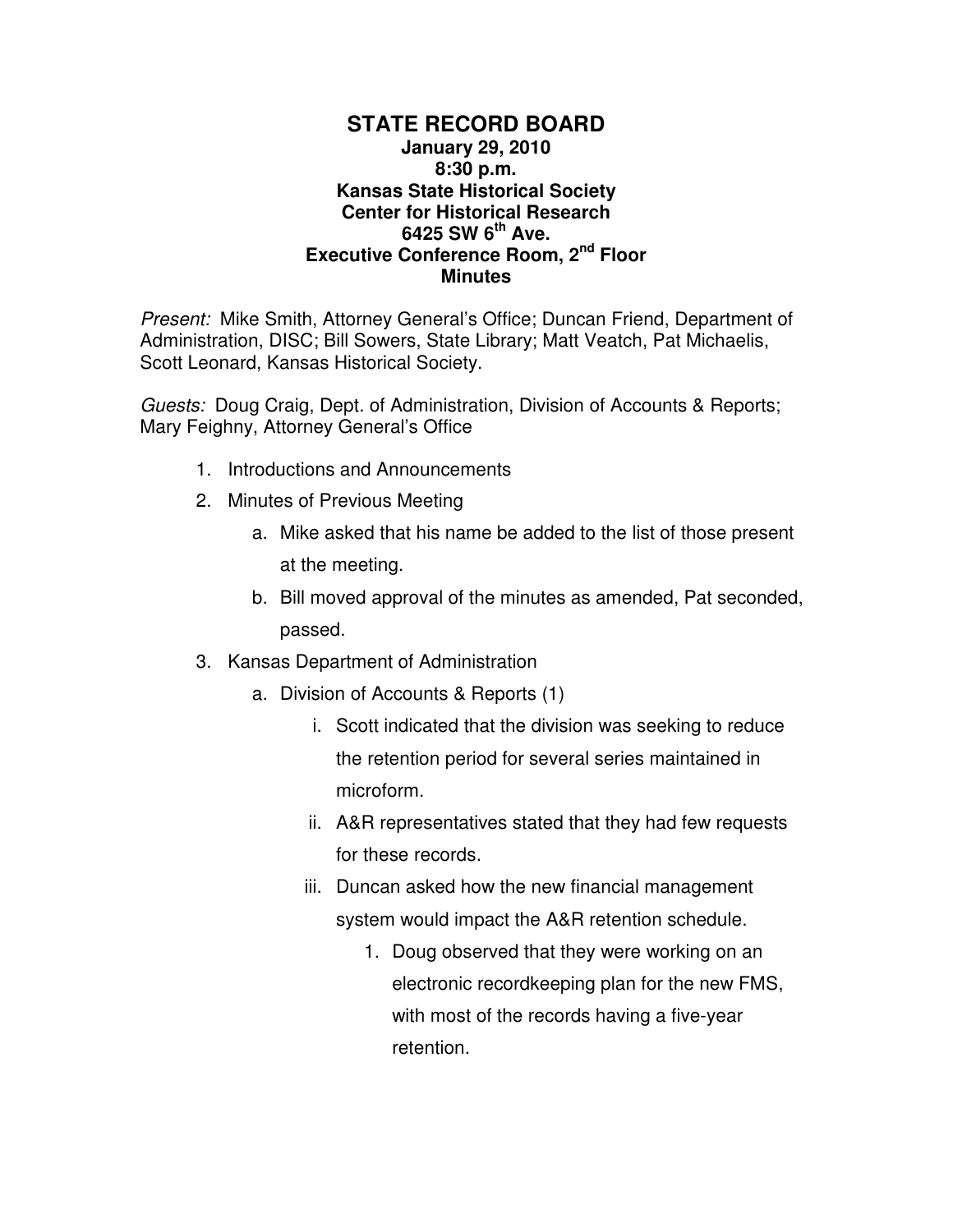- 2. Scott observed that there may be a few records within the system with permanent retention.
- iv. Duncan moved to approve, Matt seconded, approved.
- 4. Attorney General's Office
	- a. Scott reported that AG's Office was implementing a new digital content management system and had prepared an electronic recordkeeping plan for it.
	- b. The current submission to SRB includes 18 records series that will be housed in the new content management system.
		- i. Additional records series will be added to the Electronic Recordkeeping Plan (ERKP) for the next SRB meeting.
	- c. Scott indicated that the Electronic Records Committee (ERC) endorsed a revised ERKP.
	- d. Mary asked for clarification on the changed disposition from "archives" to "permanent."
		- i. Scott indicated that the agency would be expected to maintain the electronic records permanently.
		- ii. He added that the records could be transferred to the digital state archives when that system became operational.
	- e. Mary observed that the ERC had expressed concerns about the backup plan for the AG case management system.
		- i. She reported that the AG's Office was working with DISC to develop an improved backup option for the new content management system.
		- ii. She stated that the AG's Office would submit a revised ERKP to ERC including the revised backup plan and the additional records series to be included in the system.
	- f. Pat moved, Bill seconded, approved.
- 5. Division of Budget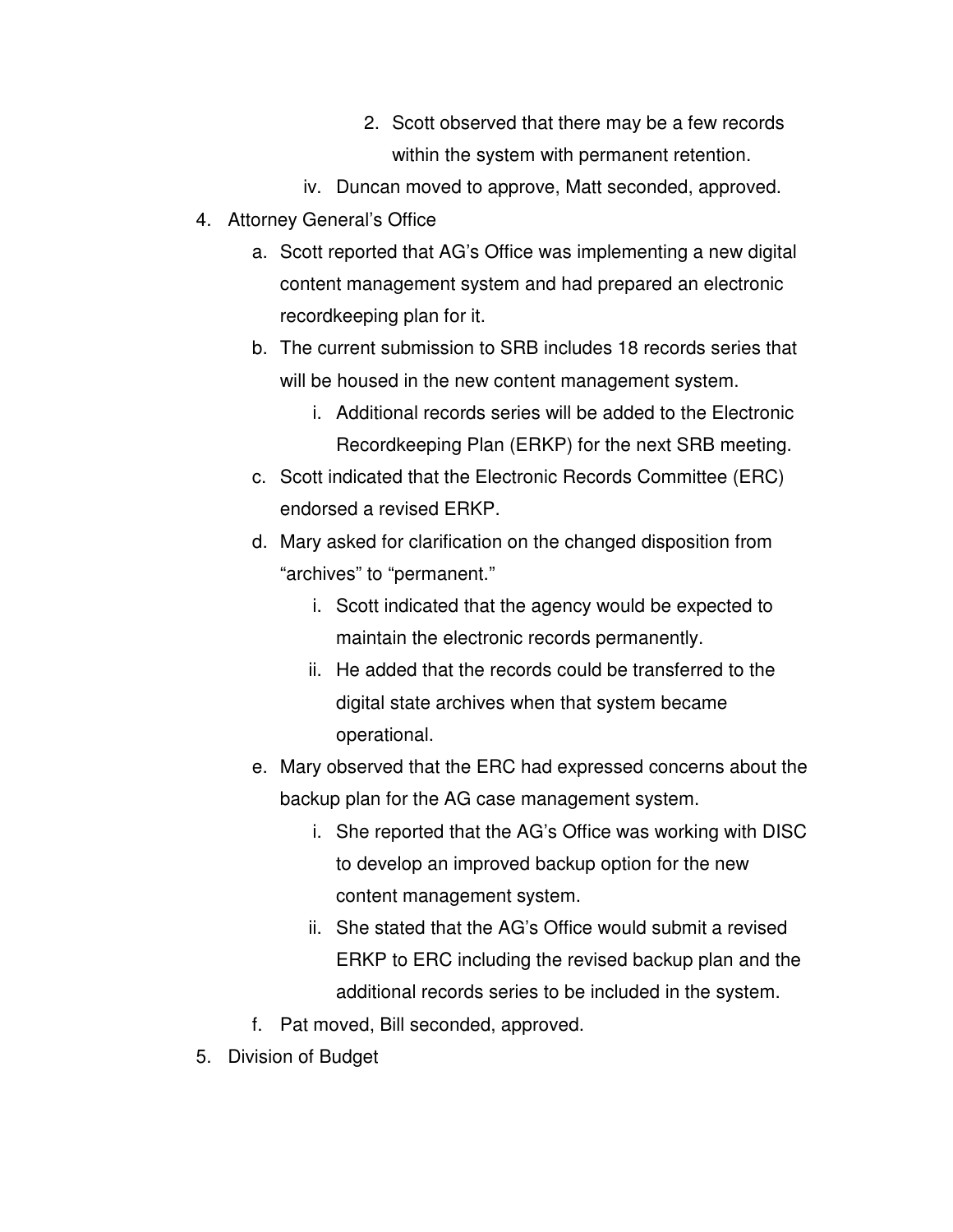- a. Scott reported that the division sought to shorten the in-office retention period for three series before transfer to the archives.
- b. Duncan asked for clarification on whether the archives would receive marked-up copies of budgets – Scott answered in the affirmative.
- c. Matt moved, Duncan seconded, approved.
- 6. Division of Architectural Services
	- a. Scott stated that this obsolete series currently in the State Archives that related to motor home and RV regulation had been reappraised by an internal KSHS group.
	- b. Matt described the content of some of the reappraisal discussion, which focused on the difference between evidential and informational value.
	- c. Mike commended the work of the project archivists who prompted this, and several other, reappraisals.
	- d. Bill moved, Pat seconded, approved.
- 7. Local government Health Department
	- a. Scott reported that the Sedgwick County records manager suggested adding this series related to HIPPAA compliance.
	- b. Scott indicated he had heard back from one other health department in support of the proposal, but he had hoped to gather additional feedback.
	- c. Mike suggested contacting the local health agency professional association – Scott said he had done so but had not received a reply.
	- d. Pat suggested tabling the submission until the next meeting pending acquiring more feedback from stakeholders.
		- i. Pat moved, Bill seconded, the item was tabled.
	- e. Scott asked whether the board would like to see additional clarification in the series descriptions.